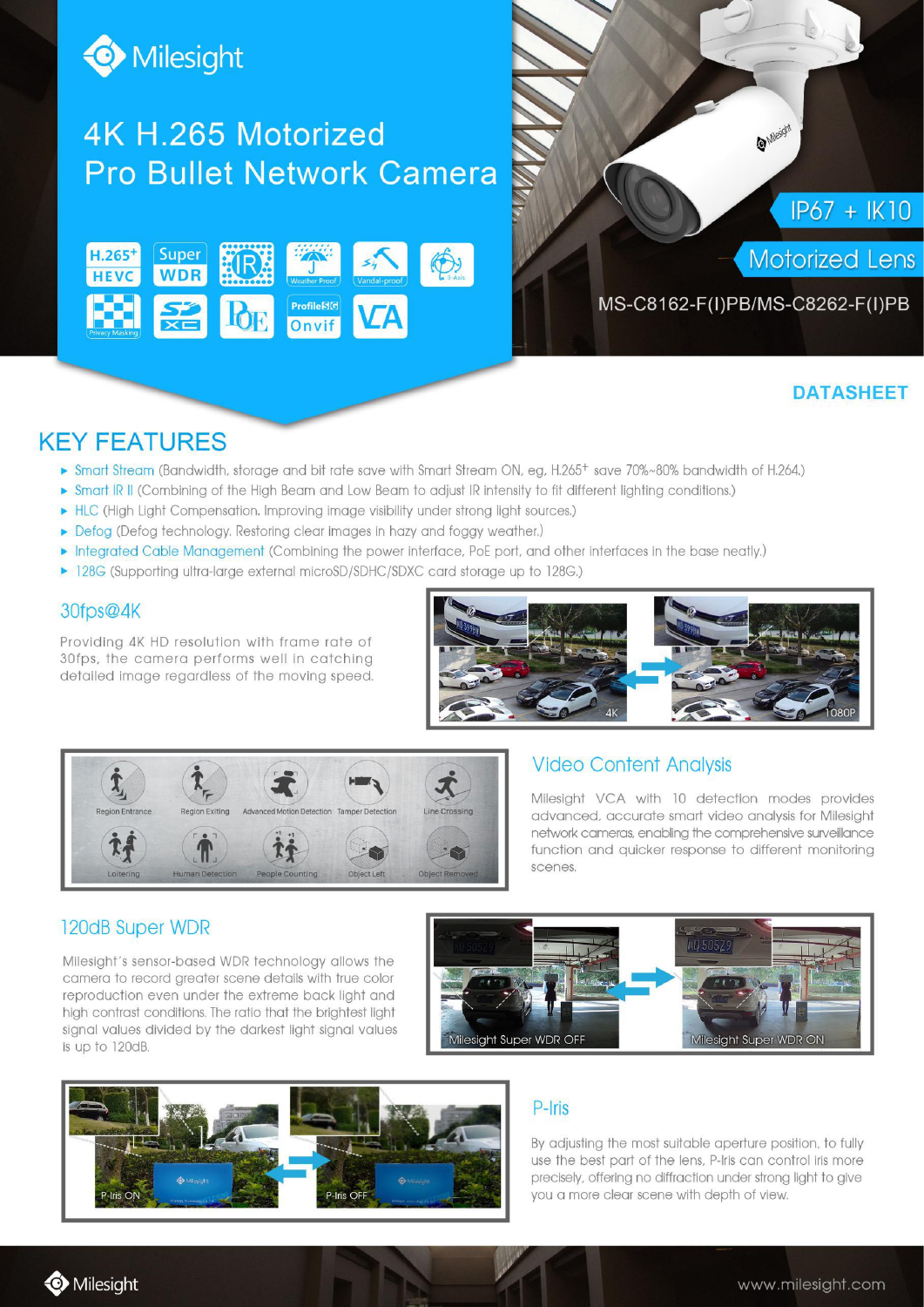# 4K H.265 Motorized Pro Bullet Network Camera



| Camera         | <b>Model</b>                 | MS-C8162-F(I)PB<br>(4K)                                                                                                                                                  | MS-C8262-F(I)PB<br>(4K)                                                                                  |
|----------------|------------------------------|--------------------------------------------------------------------------------------------------------------------------------------------------------------------------|----------------------------------------------------------------------------------------------------------|
|                | Image Sensor                 | 1/2.5" Progressive Scan CMOS                                                                                                                                             | 1/1.8" Progressive Scan CMOS                                                                             |
|                | Min. Illumination            | Color: 0.01Lux@F1.2<br>B/W: 0Lux with IR on                                                                                                                              | Color: 0.006Lux@F1.2<br>B/W: OLux with IR on                                                             |
|                | <b>WDR</b>                   | 120dB Super WDR                                                                                                                                                          |                                                                                                          |
|                | Lens                         | Motorized 3.3~12mm @F1.4<br>P-Iris(Optional)                                                                                                                             | Motorized 3.6~10mm @F1.4<br>P-Iris(Optional)                                                             |
|                | Mount                        | $\Phi$ 14                                                                                                                                                                |                                                                                                          |
|                | Field of View                | H101°~H39°/D116°~D46°/V56°~V21°                                                                                                                                          | H110°~H46°/D125°~D54°/V61°~V25°                                                                          |
|                | <b>Shutter Time</b>          | 1/100000s~1s                                                                                                                                                             |                                                                                                          |
|                | IR Distance                  | Up to 60m                                                                                                                                                                |                                                                                                          |
|                | Day&Night                    | ICR Filter Auto Switch                                                                                                                                                   |                                                                                                          |
| Video          | Max. Image Resolution        | 3840x2160                                                                                                                                                                |                                                                                                          |
|                | <b>Primary Stream</b>        | 15fps@(3840x2160), 30fps@(3072x2048, 2592x1944,<br>2592x1520, 2048x1536, 1920x1080, 1280x960, 1280x720,<br>704x576)                                                      | 30fps@(3840x2160, 3072x2048, 2592x1944, 2592x1520,<br>2048x1536, 1920x1080, 1280x960, 1280x720, 704x576) |
|                | Secondary Stream             | 30fps@(704x576, 640x480, 640x360, 352x288, 320x240, 320x192)                                                                                                             |                                                                                                          |
|                | <b>Tertiary Stream</b>       | 30fps@(1920x1080, 1280x720, 704x576, 640x480, 640x360, 320x240, 320x192)                                                                                                 |                                                                                                          |
|                | Video Compression            | H.265+/H.265(HEVC)/H.264+/H.264/MJPEG                                                                                                                                    |                                                                                                          |
|                | Video Bit Rate               | 16Kbps~16Mbps(CBR/VBR Adjustable)                                                                                                                                        |                                                                                                          |
|                | <b>Image Setting</b>         | Brightness/Contrast/Saturation/Sharpness                                                                                                                                 |                                                                                                          |
| <b>Network</b> | Ethernet                     | 1*RJ45 10M/100M/1000M Ethernet Port                                                                                                                                      |                                                                                                          |
|                | Network Storage              | NAS(Support NFS, SMB/CIFS)                                                                                                                                               |                                                                                                          |
|                | Protocol                     | IPv4/IPv6, TCP, UDP, RTP, RTSP, RTCP, HTTP, HTTPS, DNS, DDNS, DHCP, FTP, NTP, SMTP, SNMP,<br>UPnP, SIP, PPPoE, VLAN, 802.1x, QoS, IGMP, ICMP, SSL                        |                                                                                                          |
| <b>Audio</b>   | Audio Compression            | G.711/AAC                                                                                                                                                                |                                                                                                          |
| System         | Audio I/O                    | 1/1                                                                                                                                                                      |                                                                                                          |
|                | Alarm I/O                    | 1/1                                                                                                                                                                      |                                                                                                          |
|                | Storage                      | Support microSD/SDHC/SDXC Card Local Storage, up to 128G<br>Privacy Masking, Backlight Compensation, HLC, 2D DNR, 3D DNR, ROI,                                           |                                                                                                          |
|                | <b>Advanced Function</b>     | Anti-fog, White Balance, EIS, IP Address Filtering                                                                                                                       |                                                                                                          |
|                | SIP/VoIP Support             | Yes, Voice & Video-over-IP                                                                                                                                               |                                                                                                          |
|                | <b>Event Trigger</b>         | Motion Detection, Network Disconnection, External Input, Audio Alarm, etc.                                                                                               |                                                                                                          |
|                | <b>Event Action</b>          | FTP Upload, SMTP Upload, SD Card Record, External Output, SIP Phone, HTTP Notification, etc.                                                                             |                                                                                                          |
|                | Video Analysis<br>(Optional) | Region Entrance, Region Exiting, Advanced Motion Detection, Tamper Detection, Line Crossing, Loitering,<br>Human Detection, People Counting, Object Left, Object Removed |                                                                                                          |
|                | <b>System Compatibility</b>  | ONVIF Profile S & G                                                                                                                                                      |                                                                                                          |
| General        | <b>Working Temperature</b>   | -40°C~60°C                                                                                                                                                               |                                                                                                          |
|                | <b>Working Humidity</b>      | 0~90%(Non-condensing)                                                                                                                                                    |                                                                                                          |
|                | Power Supply                 | PoE (802.3af)/ DC 12V±10%                                                                                                                                                |                                                                                                          |
|                | Power Consumption            | 5W MAX<br>9W MAX (With IR on)                                                                                                                                            |                                                                                                          |
|                | <b>Weather Proof</b>         | Up to IP67-rated for Weather-resistant Performance                                                                                                                       |                                                                                                          |
|                | Housing                      | Vandal-proof IK10-rated Metal Housing (Optional)                                                                                                                         |                                                                                                          |
|                | Weight                       | 1080g                                                                                                                                                                    |                                                                                                          |
|                | Dimensions                   | 134mmX126mmX285mm                                                                                                                                                        |                                                                                                          |
|                |                              |                                                                                                                                                                          |                                                                                                          |
|                | Warranty                     | 3/5 Years                                                                                                                                                                |                                                                                                          |